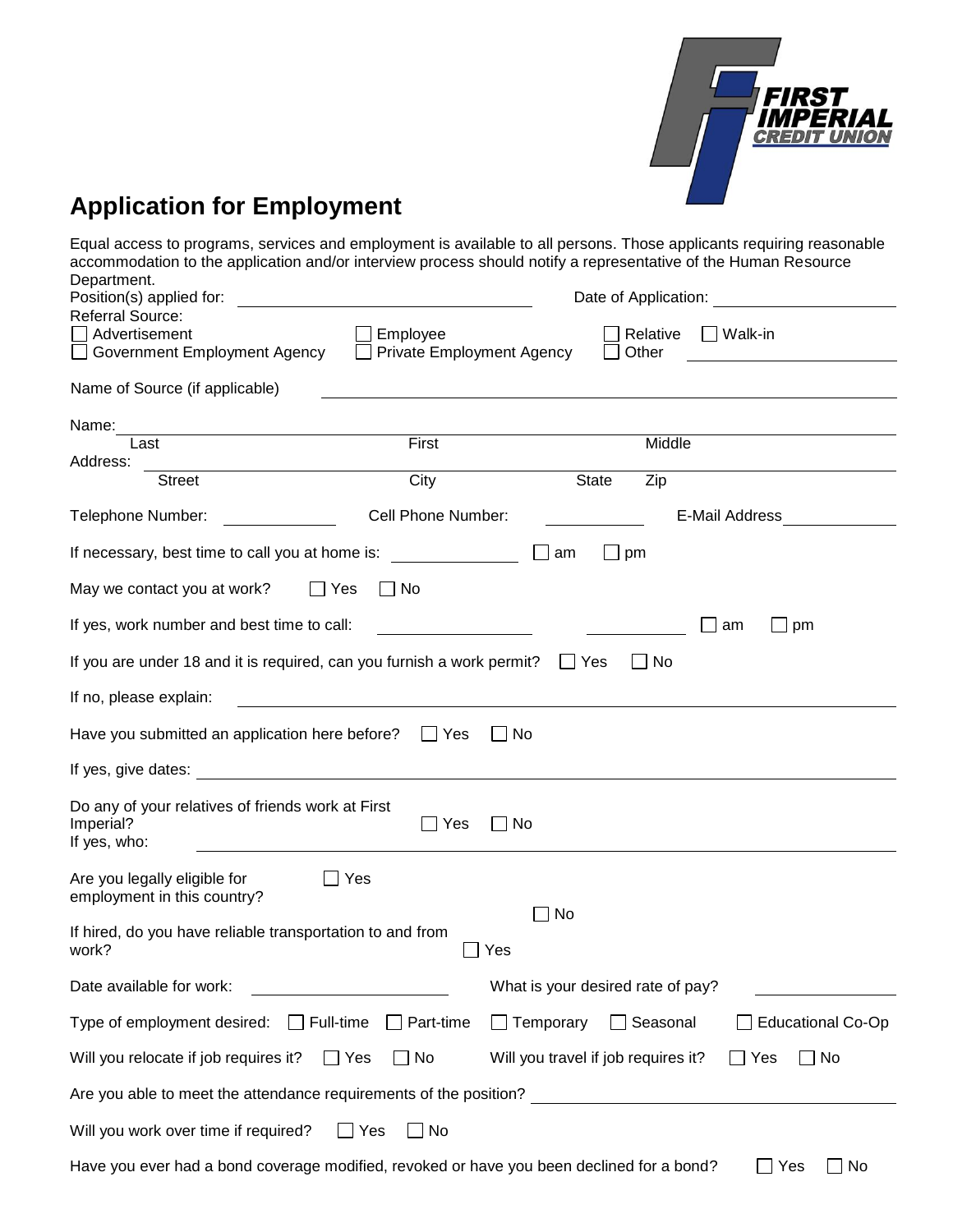| Have you ever been convicted of a crime? | $\sqsupset$ Yes | $\Box$ No |
|------------------------------------------|-----------------|-----------|
|------------------------------------------|-----------------|-----------|

Omit misdemeanor marijuana convictions over two years old, misdemeanor convictions where probation has been served or discharged and the case dismissed minor traffic violations.

If yes, please provide date(s) and details:

Answering yes to these questions does not constitute an automatic bar to employment. Factors such as date of the offense, seriousness and nature of the violation, rehabilitation and position applied for will be taken into account.

Driver's license number, if driving is an essential job function: State: State:

### **Employment History**

Provide the following information of your past and current employers, assignments or volunteer activities (exclude those volunteer activities that would reveal race, color, religion, sex, national origin, citizenship, age, mental or physical disabilities, veteran/reserve national guard or any other similarly protected status), starting with the most recent (use additional sheets if necessary). Explain any gaps in employment in comments section below.

| Employer                                                                                                                                                                                                                             | Phone number: Note that the property of the property of the property of the property of the property of the property of the property of the property of the property of the property of the property of the property of the pr            | Dates employed:                                                                                                       |                                         |
|--------------------------------------------------------------------------------------------------------------------------------------------------------------------------------------------------------------------------------------|-------------------------------------------------------------------------------------------------------------------------------------------------------------------------------------------------------------------------------------------|-----------------------------------------------------------------------------------------------------------------------|-----------------------------------------|
| Address                                                                                                                                                                                                                              |                                                                                                                                                                                                                                           | From                                                                                                                  | To                                      |
|                                                                                                                                                                                                                                      |                                                                                                                                                                                                                                           |                                                                                                                       |                                         |
|                                                                                                                                                                                                                                      | Immediate supervisor and title<br><u> and</u> the <u>contract and title</u> and the substitution of the superman and the superman of the superman superman and the superman superman of the superman supermane supermane supermane superm | Summarize the type of work performed:                                                                                 |                                         |
| Reason for leaving                                                                                                                                                                                                                   | <u> 1980 - Andrea Station, amerikansk politik (d. 1980)</u>                                                                                                                                                                               |                                                                                                                       |                                         |
| May we contact for reference? $\Box$ Yes $\Box$ No $\Box$ Later                                                                                                                                                                      |                                                                                                                                                                                                                                           |                                                                                                                       |                                         |
| Employer <u>example and the set of the set of the set of the set of the set of the set of the set of the set of the set of the set of the set of the set of the set of the set of the set of the set of the set of the set of th</u> | Phone number: Note that the property                                                                                                                                                                                                      | Dates employed:                                                                                                       |                                         |
| Address                                                                                                                                                                                                                              | <u> 1989 - Johann Stoff, amerikansk politiker (d. 1989)</u>                                                                                                                                                                               | From                                                                                                                  | To                                      |
|                                                                                                                                                                                                                                      |                                                                                                                                                                                                                                           |                                                                                                                       |                                         |
|                                                                                                                                                                                                                                      |                                                                                                                                                                                                                                           | Summarize the type of work performed:                                                                                 |                                         |
|                                                                                                                                                                                                                                      | Reason for leaving <u>example and the contract of the contract of the contract of the contract of the contract of the contract of the contract of the contract of the contract of the contract of the contract of the contract o</u>      |                                                                                                                       |                                         |
| May we contact for reference? $\Box$ Yes $\Box$ No $\Box$ Later                                                                                                                                                                      |                                                                                                                                                                                                                                           |                                                                                                                       |                                         |
|                                                                                                                                                                                                                                      | Employer <b>Employer</b> Phone number:                                                                                                                                                                                                    | Dates employed:                                                                                                       |                                         |
| Address                                                                                                                                                                                                                              | <u> 1989 - Andrea State Barbara, amerikan personal di sebagai personal di sebagai personal di sebagai personal d</u>                                                                                                                      | From                                                                                                                  | To                                      |
|                                                                                                                                                                                                                                      |                                                                                                                                                                                                                                           | <u> 1989 - Johann Harry Harry Harry Harry Harry Harry Harry Harry Harry Harry Harry Harry Harry Harry Harry Harry</u> |                                         |
|                                                                                                                                                                                                                                      |                                                                                                                                                                                                                                           | Summarize the type of work performed:                                                                                 |                                         |
| Reason for leaving                                                                                                                                                                                                                   | <u> Alexandro de la contrada de la contrada de la contrada de la contrada de la contrada de la contrada de la co</u>                                                                                                                      |                                                                                                                       |                                         |
| May we contact for reference? $\Box$ Yes $\Box$ No $\Box$ Later                                                                                                                                                                      |                                                                                                                                                                                                                                           |                                                                                                                       |                                         |
| Employer                                                                                                                                                                                                                             | Phone number: _________                                                                                                                                                                                                                   | Dates employed:                                                                                                       |                                         |
| Address                                                                                                                                                                                                                              | <u> 1980 - Andrea Andrew Maria (h. 1980).</u>                                                                                                                                                                                             | From                                                                                                                  | To<br><u>and the state of the state</u> |
|                                                                                                                                                                                                                                      |                                                                                                                                                                                                                                           |                                                                                                                       |                                         |
|                                                                                                                                                                                                                                      |                                                                                                                                                                                                                                           | Summarize the type of work performed:                                                                                 |                                         |
| Reason for leaving                                                                                                                                                                                                                   | <u> 1980 - Jan Samuel Barbara, político establecer a la propia de la propia de la propia de la propia de la propi</u>                                                                                                                     |                                                                                                                       |                                         |
| May we contact for reference? $\Box$ Yes $\Box$ No $\Box$ Later<br>\\Ficufs2k\intranet\human_rec\application_for_employment                                                                                                          |                                                                                                                                                                                                                                           |                                                                                                                       | AUG. 2006 (REV. JAN. 2014) HR528        |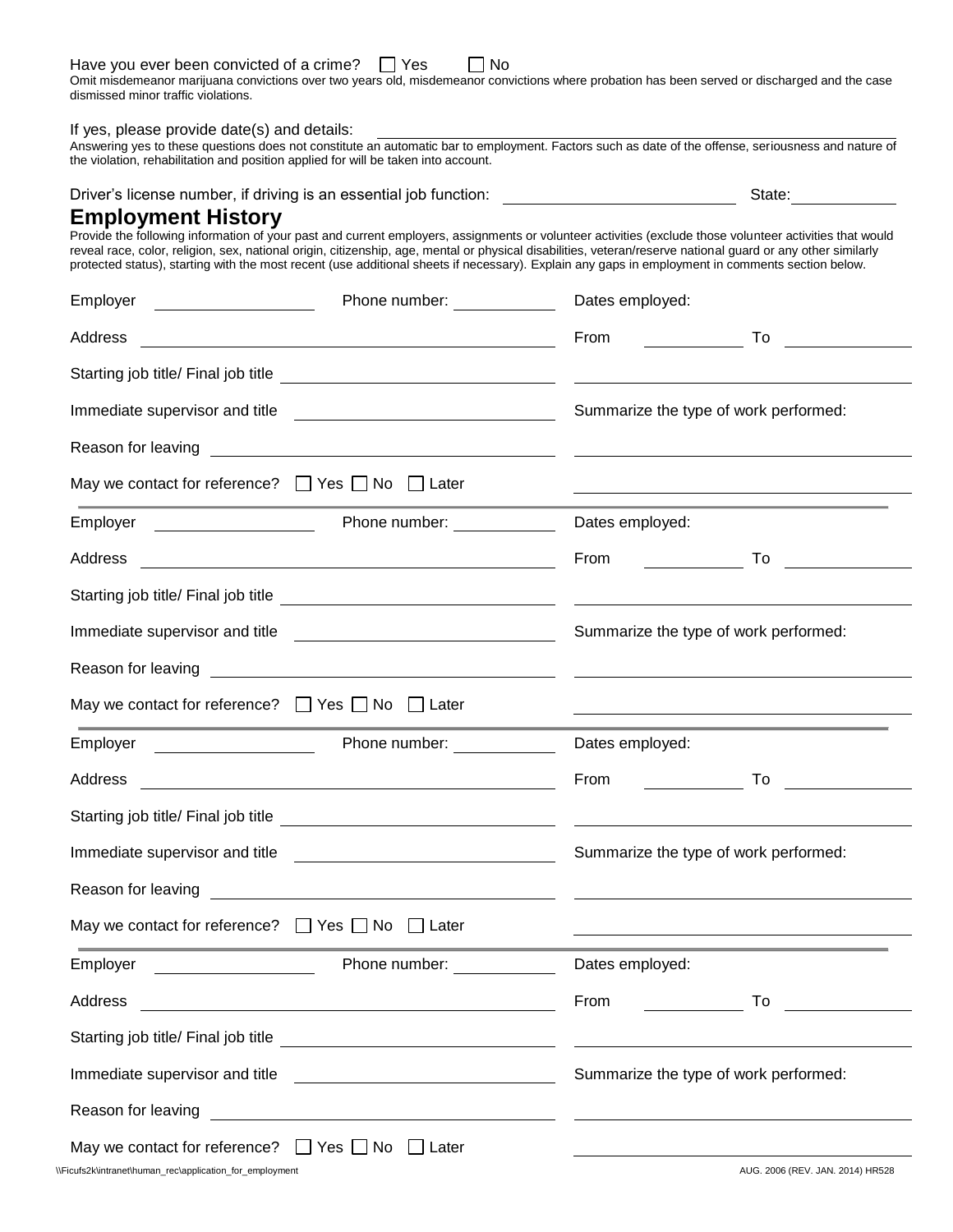## **Skills and Qualifications**

Summarize any special training, skills, licenses and/or certificates that may qualify you as being able to perform job-related functions in the position for which you are applying.

## **Educational Background (if job related)**

**A**. List last three (3) schools attended, starting with most recent. **B**. List number of years completed. **C**. Indicate degree or diploma earned, if any. **D**. Grade point average or class rank. **E**. Major field of study. **F**. Minor field of study (if applicable).

| A. School | B. # Years<br><b>Completed</b> | C. Degree | D. GPA | E. Major | F. Minor |
|-----------|--------------------------------|-----------|--------|----------|----------|
|           |                                |           |        |          |          |
|           |                                |           |        |          |          |
|           |                                |           |        |          |          |

## **References**

List name and telephone number of three business/work references who are *not* related to you and are *not* previous supervisors. If not applicable, list three school or personal references who are *not* related to you.

| Name | Phone number | Number of years know |
|------|--------------|----------------------|
|      |              |                      |
|      |              |                      |
|      |              |                      |
|      |              |                      |
|      |              |                      |

## **Additional Information**

Volunteer activities (exclude those volunteer activities that would reveal race, color, religion, sex, national origin, citizenship, age, mental or physical disabilities, veteran/reserve National Guard or any other similarly protected status).

List special accomplishments, publications, awards, etc. (exclude those volunteer activities that would reveal race, color, religion, sex, national origin, citizenship, age, mental or physical disabilities, veteran/reserve National Guard or any other similarly protected status).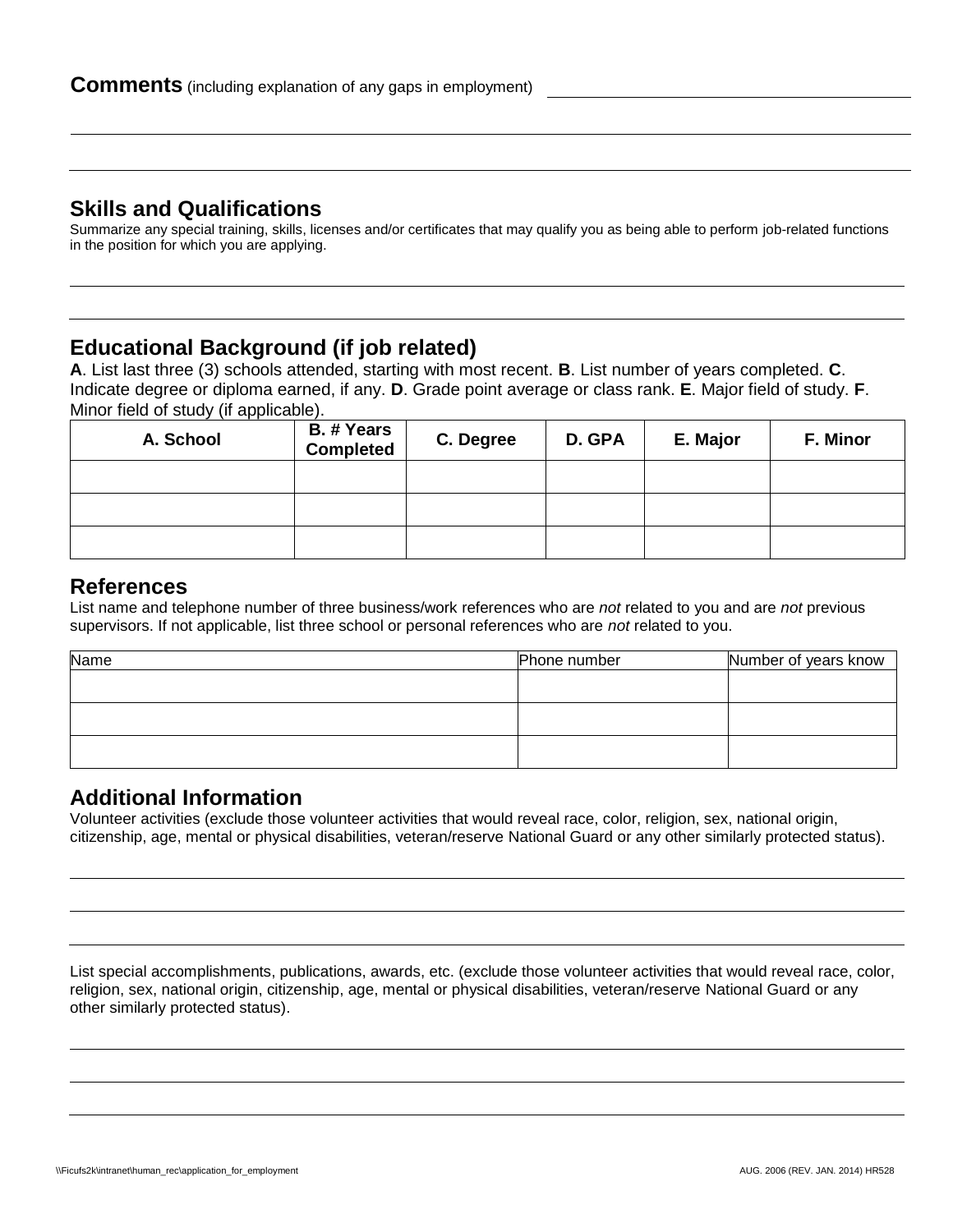List any additional information you would like us to consider.

## **Applicant Statement**

I certify that all information I have provided in order to apply for and secure work with the employer is true, complete and correct.

I understand that any information provided by me that is found to be false, incomplete or misrepresented in any respect, will be sufficient cause to (i) cancel further consideration of this application, or (ii) discharge me from the employer's service, whenever it is discovered.

I expressly authorize, without reservation, the employer, its representatives, employees or agents to contact and obtain information from all references (personal and professional), employers, public agencies, licensing authorities and educational institutions and to otherwise verify the accuracy of all information provided by me in this application, resume or job interview. I hereby waive any and all rights and claims I may have requiring the employer, its agents, employees or representatives, for seeking, gathering and using such information in the employment process and all other persons, corporations and organizations for furnishing such information about me.

I understand that the employer does not unlawfully discriminate in employment and no question on this application is used for the purpose of limiting or excusing any applicant from consideration for employment on a basis prohibited by applicable local, state or federal law.

I understand that this application remains current for only 30 days. At the conclusion of that time, if I have not heard from the employer and still wish to be considered for employment, it will be necessary to reapply and fill out a new application.

If I am hired, I understand that I am free to resign at any time, for any or no reason and without prior notice, and the employer reserves the same right to terminate my employment at any time, for any or no reason without prior notice. This application does not constitute an agreement or contract for employment for a specified period or definite duration. I understand that no supervisor or representative of the employer is authorized to make any assurances to the contrary and that no implied oral or written agreements contrary to the foregoing express language are valid unless they are in writing and signed by the employer's president.

I also understand that if I am hired, I will be required to provide proof of identity and legal authority to work in the United States and that federal immigration laws require me to complete an I-9 Form in this regard.

#### **DO NOT SIGN UNTIL YOU HAVE READ THE ABOVE APPLICANT STATEMENT.**

I certify that I have read, fully understand and accept all terms of the forgoing Applicant Statement.

Signature of applicant:  $\blacksquare$ 

# **Credit Report Disclosure and Authorization Form**

In processing your application for employment or, if you are offered employment, at any time during your employment, First Imperial Credit Union may obtain a consumer credit report from Equifax for employment purposes concerning credit worthiness, credit standing, and credit capacity.

Check here, if you would like to receive a free copy of your credit report.

Upon receiving the copy of your credit report, if you want to dispute the accuracy or completeness of any item in it, you may contact the consumer reporting agency, whose address and telephone number are included in the report, and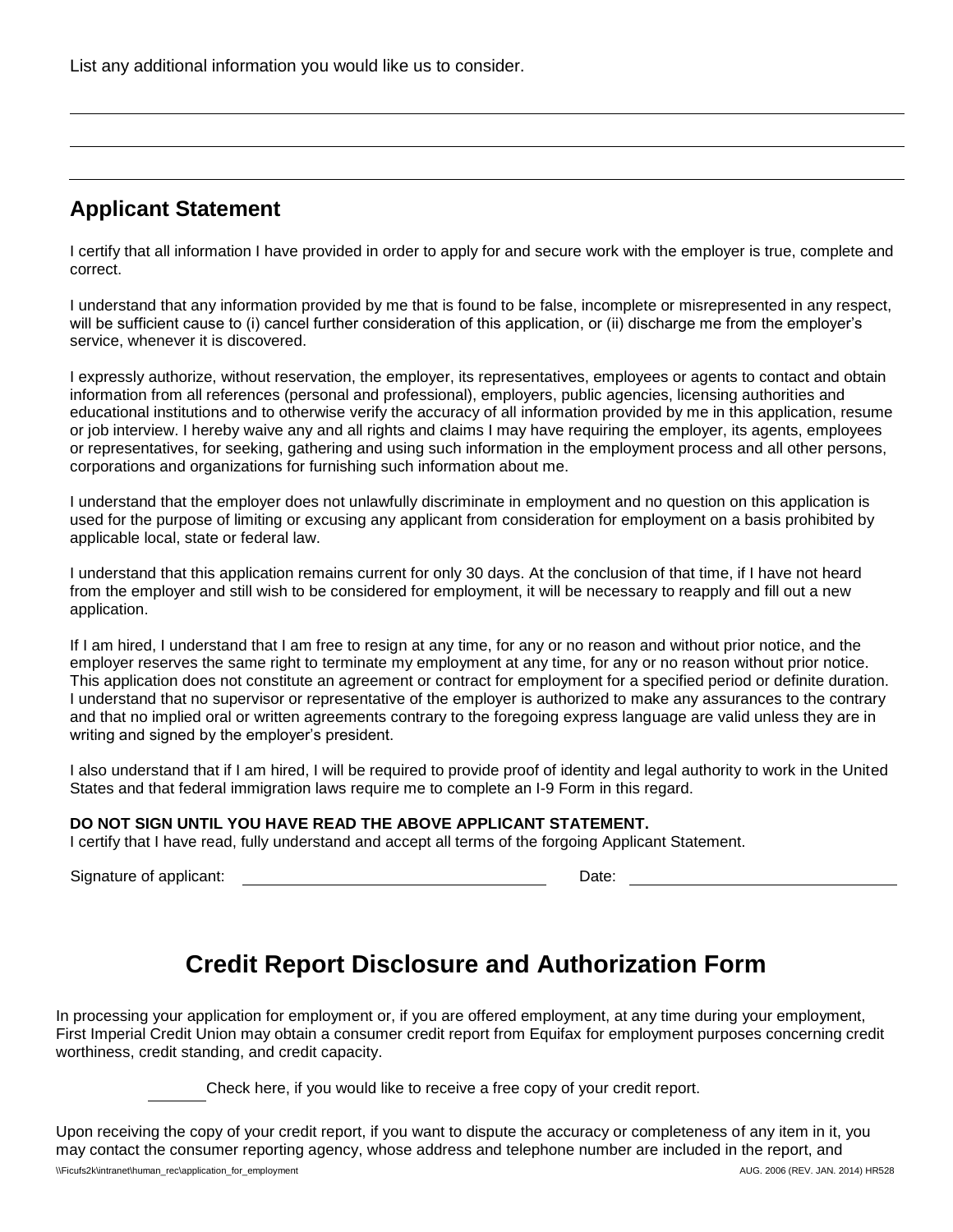request an investigation. (A summary of your rights under the Fair Credit Reporting Act is attached to this form.) If you disagree with the accuracy of any information in the report, you must notify First Imperial Credit Union within two days of the receipt of the report that you are challenging information in the report. First Imperial Credit Union will not make a final decision on your employment status until you have had a reasonable opportunity to address the information contained in the report.

Note that if you are denied employment or an adverse employment action is taken based on information obtained in the credit report, you will be notified and provided with a copy of the report as well as a written description of your rights under the Fair Credit Reporting Act.

Please read this form carefully before signing and dating it below, which will authorize First Imperial Credit Union to obtain a consumer credit report on you as part of the pre-employment background screening process or, if you are offered employment, for employment purposes at any time during your employment.

I consent to this investigation and hereby authorize First Imperial Credit Union to obtain a consumer credit report on my background for employment purposes only and acknowledge that I have been provided with a summary of my rights under the Fair Credit Reporting Act.

| Name:          |  | <b>Social Security Number:</b> |  |  |
|----------------|--|--------------------------------|--|--|
|                |  |                                |  |  |
| Signature:     |  | Date:                          |  |  |
|                |  |                                |  |  |
| Date of Birth: |  |                                |  |  |

## A Summary of Your Rights Under the Fair Credit Reporting Act

The Federal Fair Credit Reporting Act (FCRA) is designed to promote accuracy, fairness, and privacy of information in the files of every "consumer reporting agency" (CRA). Most CRAs are credit bureaus that gather and sell information about you—such as if you pay your bills on time or have filed bankruptcy—to creditors, employers, landlords, and other businesses. You can find the complete text of the FCRA 15 U.S.C. 1681-1681u, at the Federal Trade Commission's web site (http://www.ftc.gov). The FCRA gives you specific rights, as outlined below. You may have additional rights under state law. You may contact a state or local consumer protection agency or a state attorney general to learn those rights.

• You must be told if information in your file has been used against you. Anyone who uses information from a CRA to take action against you—such as denying an application for credit, insurance, or employment—must tell you, and give you the name, address, and phone number of the CRA that provided the consumer report.

• You can find out what is in your file. At your request, a CRA must give you the information in your file, and a list of everyone who has requested it recently. There is no charge for the report if a person has taken action against you because of information supplied by the CRA, and if you request the report within 60 days of receiving notice of the action. You also are entitled to one free report every twelve months upon request if you certify that (1) you are unemployed and plan to seek employment with 60 days, (2) you are on welfare, or (3) your report is inaccurate due to fraud. Otherwise, a CRA may charge you up to eight dollars.

\\Ficufs2k\intranet\human\_rec\application\_for\_employment AUG. 2006 (REV. JAN. 2014) HR528 • You can dispute inaccurate information with the CRA. If you tell a CRA that your file contains inaccurate information, the CRA must investigate the items (usually within 30 days) by presenting to its information source all relevant evidence you submit, unless your dispute is frivolous. The source must